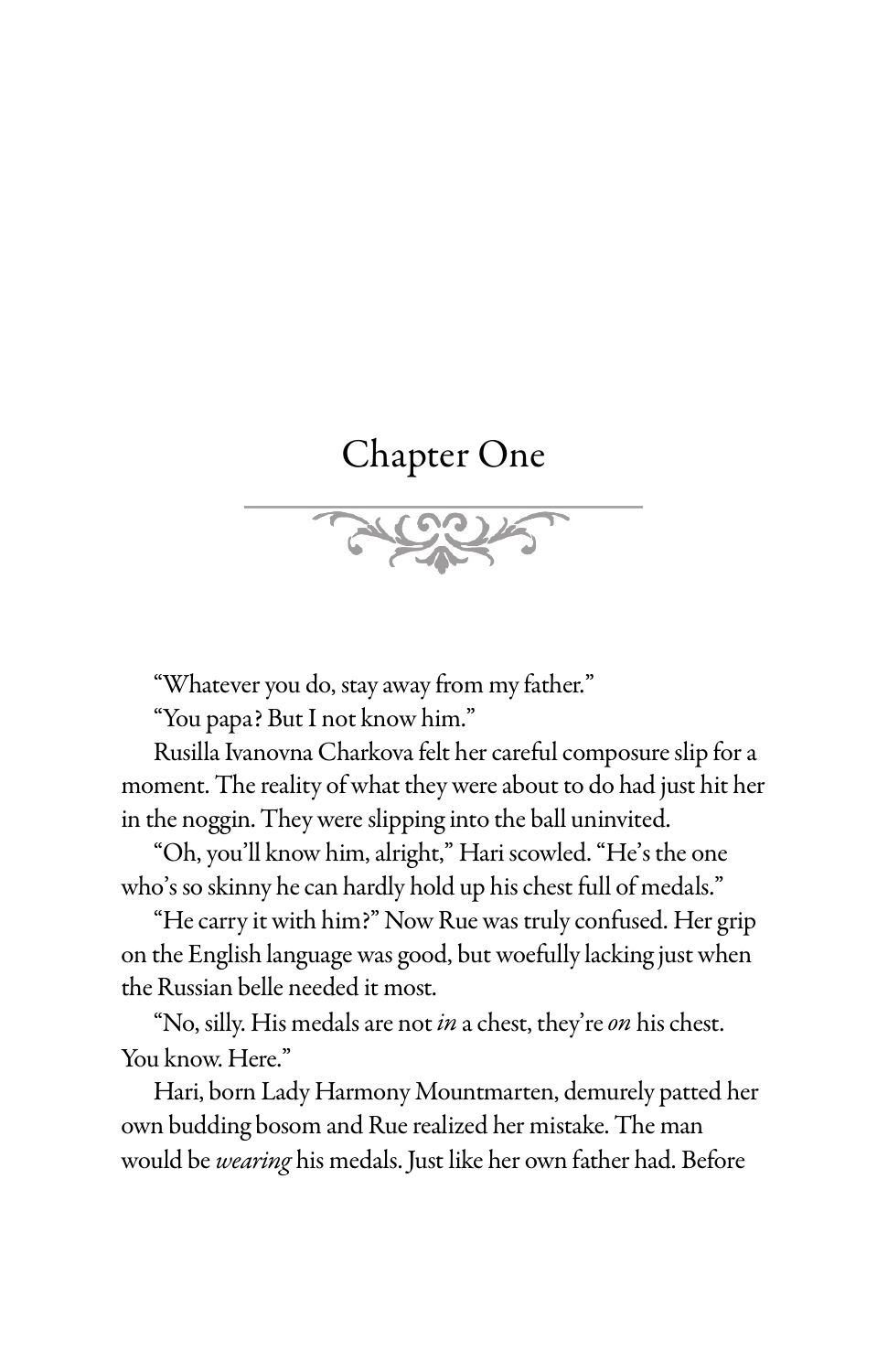he died. In that terrible sledding accident outside their dacha two winters past.

A man with a chest full of medals was to be admired. Respected. Not groused over like Hari was doing. Did she not know how fortunate she was to still have her father in her life?

Rue straightened her shoulders and sighed. "Yes. I to be careful. He never know you are here, sweet Hari. *Ya obeshchayu.* I promise."

Now it was her friend Del's turn to look worried. "I don't know, Hari, your father is awfully—"

Hari whirled off the bottom step of the servant's back staircase and laid a hand on each girl's shoulder. "Don't worry! The old men will be in the card room puffing on cigars by now and half of the mothers will be fussing over their darlings in the retiring room. It will just be us. With the few girls who have not yet excused themselves." Hari whirled back around and pointed to the dancing crowd they could almost see through the butler's pantry door she held slightly ajar. "And them."

With a grand sweep she indicated all the young men gathered here and there, most of them waiting for their favored lass to be done with her primping and return with her chaperone to the ballroom..

It was a remarkable sight. So much tulle and organdy flitted about the room that Rue could scarcely tell which gown belonged to which twirling miss.

Without warning, the small bit of white fox that lined her own décolletage fluttered against her bosom. The silky fur raised gooseflesh along her arms. Or was it all those beautiful young men who were responsible for the unexpected tickle?

"So many!" she whispered.

"Ready my dears?"

Rue nodded and adjusted the small mask Hari had supplied for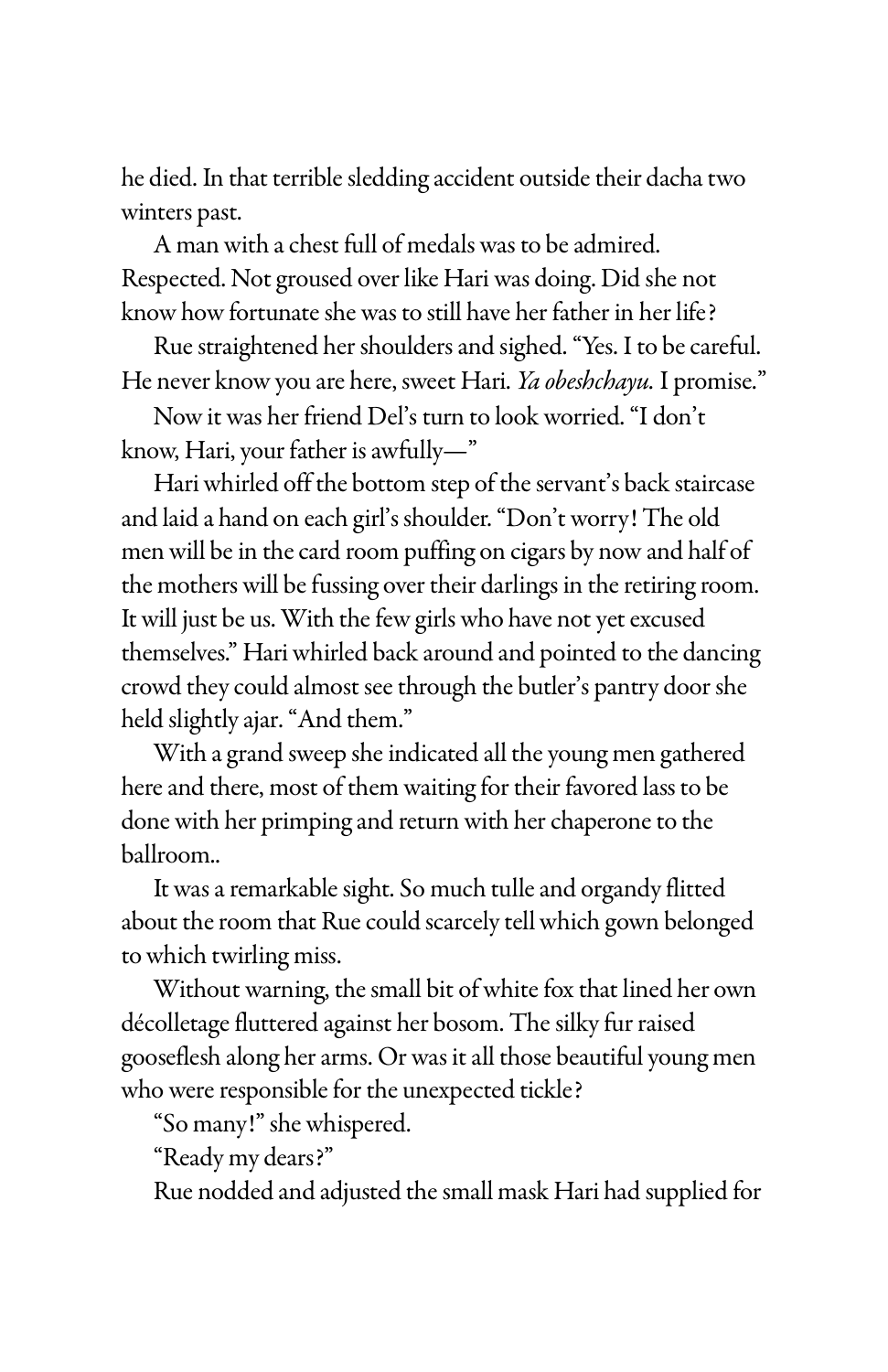each of the three. They were simple, unremarkable masks, chosen specifically to help the girls blend in with those who had actually been invited to the Tuffington Ball Masque.

Hari looped her arm through Rue's elbow. "Now don't forget. We dance for no more than twenty minutes, then we'll meet on the terrace and leave by the garden gate. And voila! Nobody will know we were here!" She dropped her voice to a mischievous whisper. "Except our boys!"

With a joyful nudge, Rue's petite friend moved the threesome forward. There was no other choice but to move with her if Rue was to maintain decorum and not draw undue attention. But halfway into the room she felt Hari draw away with a contented sigh as she took the hand of the fellow who had just swept in to lead her onto the ballroom floor. Judging from Hari's smile, this was the fellow she'd been pining over the whole time they'd been dressing.

Rue's new friend was barely seventeen. Too young for the fellow who had whisked her away. Such a thing would never have been allowed in Moscow. Not at home. Rue reminded herself that of the threesome, she was the only one of a legitimate age to be here. After all, she was eighteen and a half. This would have been her year of coming out, now that her period of mourning had ended. But Mama was still grieving, and when she insisted on the European tour, Rue could hardly refuse.

*My sweet flower, please understand me. We must leave these memories that pierce my heart morning to night. Come! We go to Paris. Vienna. London! Yes! We go to London. See? This you will love.* 

It had never seemed possible to Rue, loving a place that had no trace of her father in it. And when her mother's lungs succumbed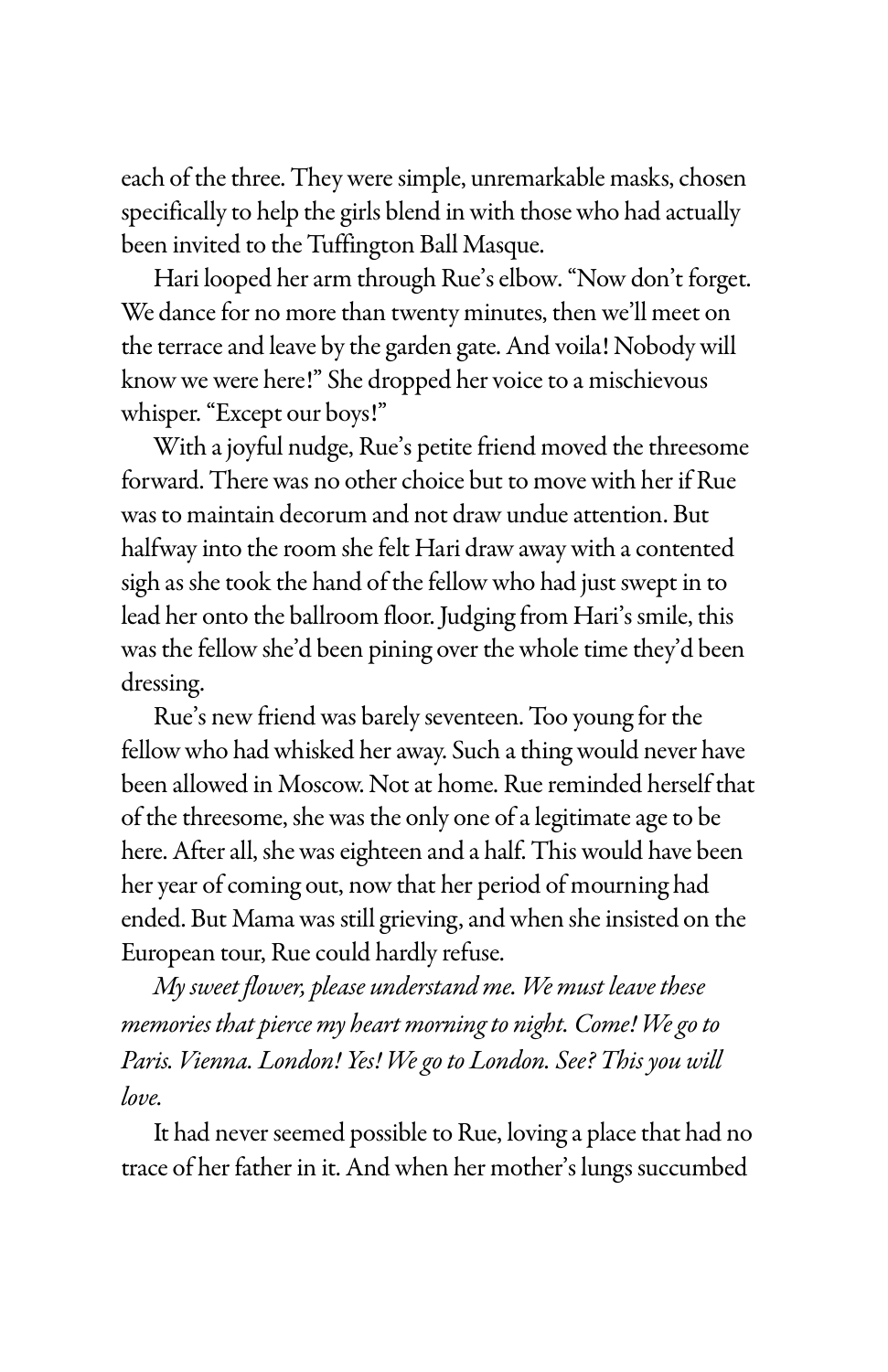to the strange London air, there was nothing for it but to wait out her recovery in the elegant sanatorium Hari's mother had recommended. Then they could go home. But for now—

"There you are!"

Rue felt a masculine hand land squarely on her back and another take hold of her right hand. Without warning she was swept toward the dancing crush.

"You've saved me," a mellow male voice whispered above her ear. "I hope you don't mind terribly."

Rue turned her head as she was being rushed forward and nearly forgot to breathe as her eyes took in the chiseled jaw beneath her captor's mask. But his false smile raised her ire a bit and loosed her tongue a lot.

"*Podozhdite minutku!"* 

She stopped in the midst of their flight, causing the fellow to trip rather gracelessly. "Wha—"

"I say stop this minute."

She thrust his hand from her and stepped away from his arm that had lain so very nicely against her back. "I am Rusilla Ivanovna Charkova. And it is you to introduce."

"Roosh—"

"Miss Charkova to you, Englishman. And you are?"

"Ah. Yes. You wish to know with whom you're about to dance." "It is proper? No?"

"No. I mean, yes. I was most improper. Forgive me, dear lady. Ned Danton, Duke of Wellbury, at your service."

The introduction seemed to help his initial agitation settle, and she watched his broad shoulders expand with a calming breath.

"You see, there's someone very special I need to speak with, and with that little twit chasing me all evening I've not had the chance. See there?"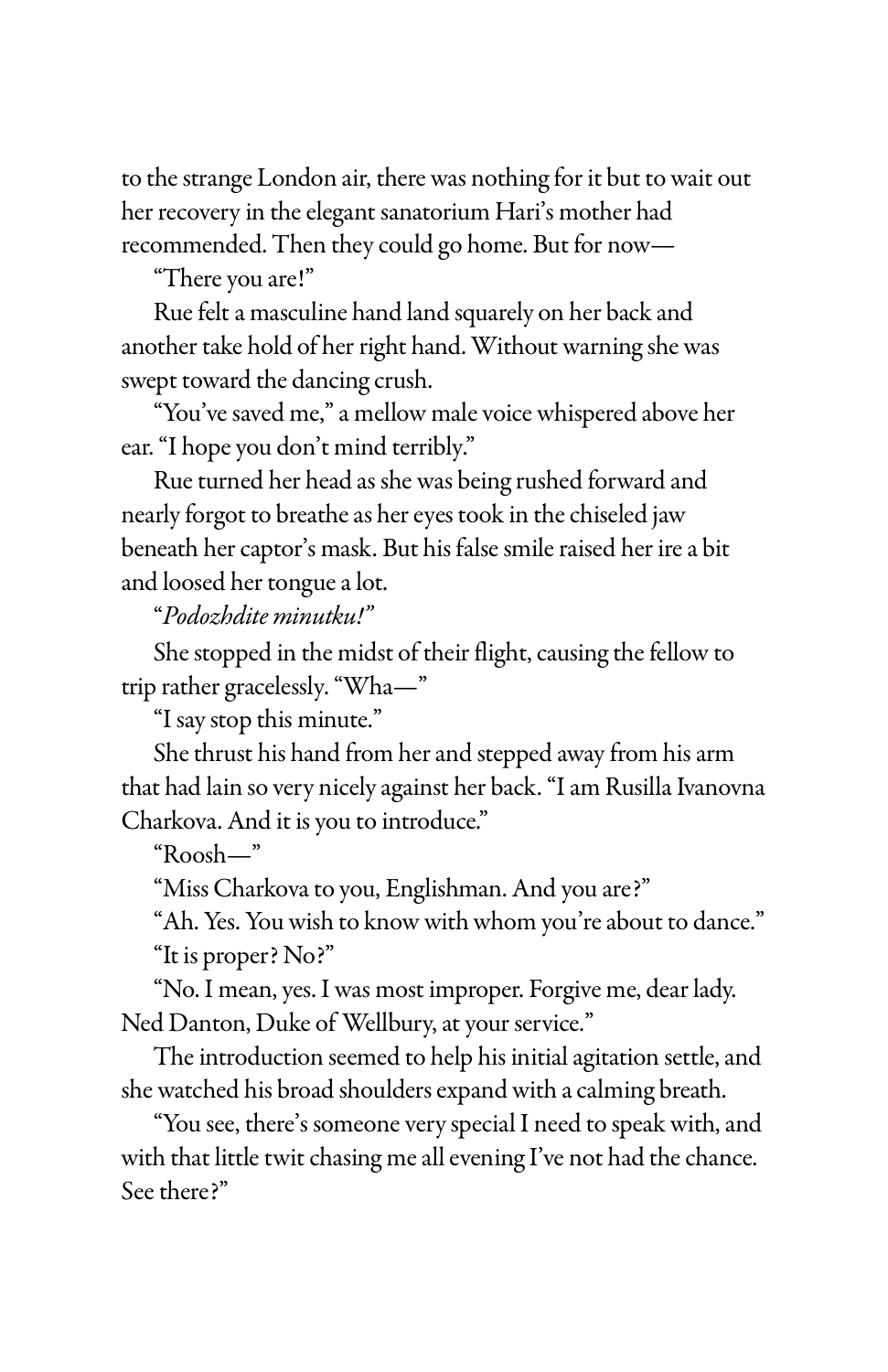A glance in the direction he pointed explained the situation clearly enough. A gangly, freckled miss paced the fringes of the crowd like a hen who had misplaced her chick.

The Duke of Wellbury moved closer and spoke in a whisper. "I can't explain, but I really must dance with Lady Georgiana because…well, because."

Rue felt her irritation slide away, banished by the pools of baby blue that stared at her from his masked face with such fervent fever.

"Ah. This is most important, yes?"

His smile turned sheepish, an expression that would have looked silly on any other male. But on this tall fellow whose chestnut hair swept back from his temples in the most delicious curly waves, it looked positively princely.

"Well, why you not say so in place of first?"

With that, Rue put her hand gracefully into his great palm and stepped into the music. His face flooded with gratitude as she encouraged him to twirl her away.

"Where iss this girl who has chained your heart to hers?"

Now he did actually blush, and Rue felt herself shiver in response to the sweetness of it.

"See?" he whispered. "There, with the white roses in her hair." He paused and growled. "Dancing with that cad Maclyn."

Rue stretched her neck to its fullest swanlike proportion and spied the girl. She was indeed one of the fairest maids in the ballroom. And her partner with the raven hair and fearsome mask was nothing short of heart-stopping.

"I see," Rue sang. "She iss worthy prize."

He beamed.

"Here is vat we do."

Rue lowered her voice and spoke close to the young man's ear. Every few steps he would execute another mad twirl, making her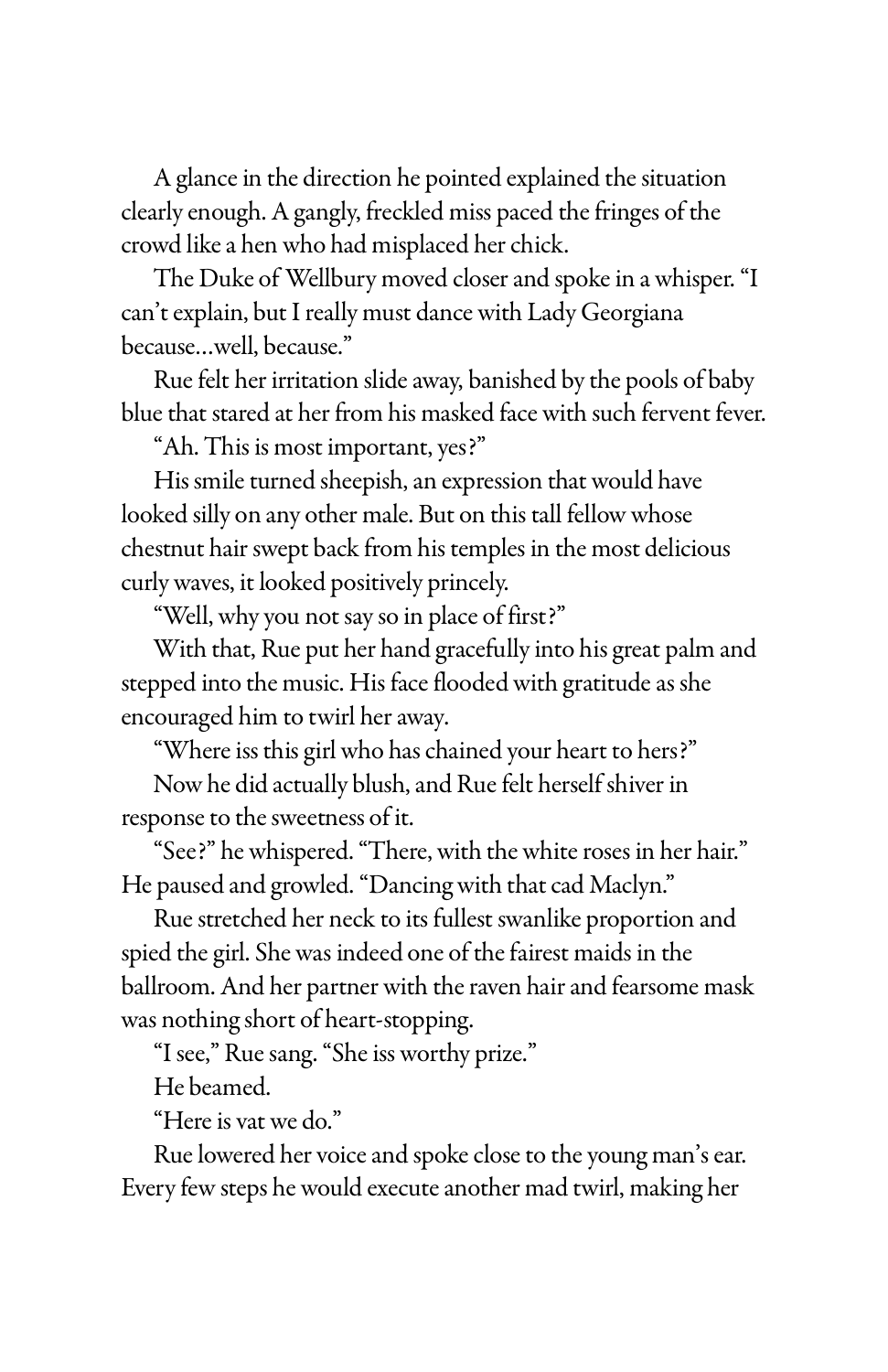fight hard to keep her train of thought, which wasn't easy with his heavenly strong arms practically lifting her off her feet.

"Really? You think it will work?"

She swatted his shoulder and tilted her head to the side, giving him her most flirtatiously indignant scoff.

"Rusilla say it work, it work! But first we must have, um, how you say, body message. In case your little twit come between again."

"My little twit? I say," her partner laughed. "Is your language always so daring?"

Rue blanched. Twit was another English word she had never heard before. When he had spoken it in the middle of the ballroom she had only assumed it was a proper term meaning a young girl. Perhaps she was mistaken.

"Vat? You say little twit, I say little twit. Vat iss wrong with this?"

He gave her a dubious look, and then a slow smile of pleasure overtook his expression. "What is wrong with this, indeed?"

He swept her into a double turn and it took all her skill to make it look as if she could twirl all night.

"So. Vat iss body message to be? Hm?"

Her partner's mouth twitched in confusion.

"Body message? Oh! You mean, signal?"

"Signal! Yes, signal is vat I mean to say."

"Ah! A signal. For…"

"Well, vat if you talk to this Georgi and bad boy come back to bother? You need my help you signal me. See? Like, um, signal that mean *come now to help me*. Yes? Like dis, maybe, da?" She let go of her partner's right hand and tugged at her ear. "Ven I see you fingers pull on you ear, I come. With haste. I fly to your rescue from unwanted intrude. Yes?"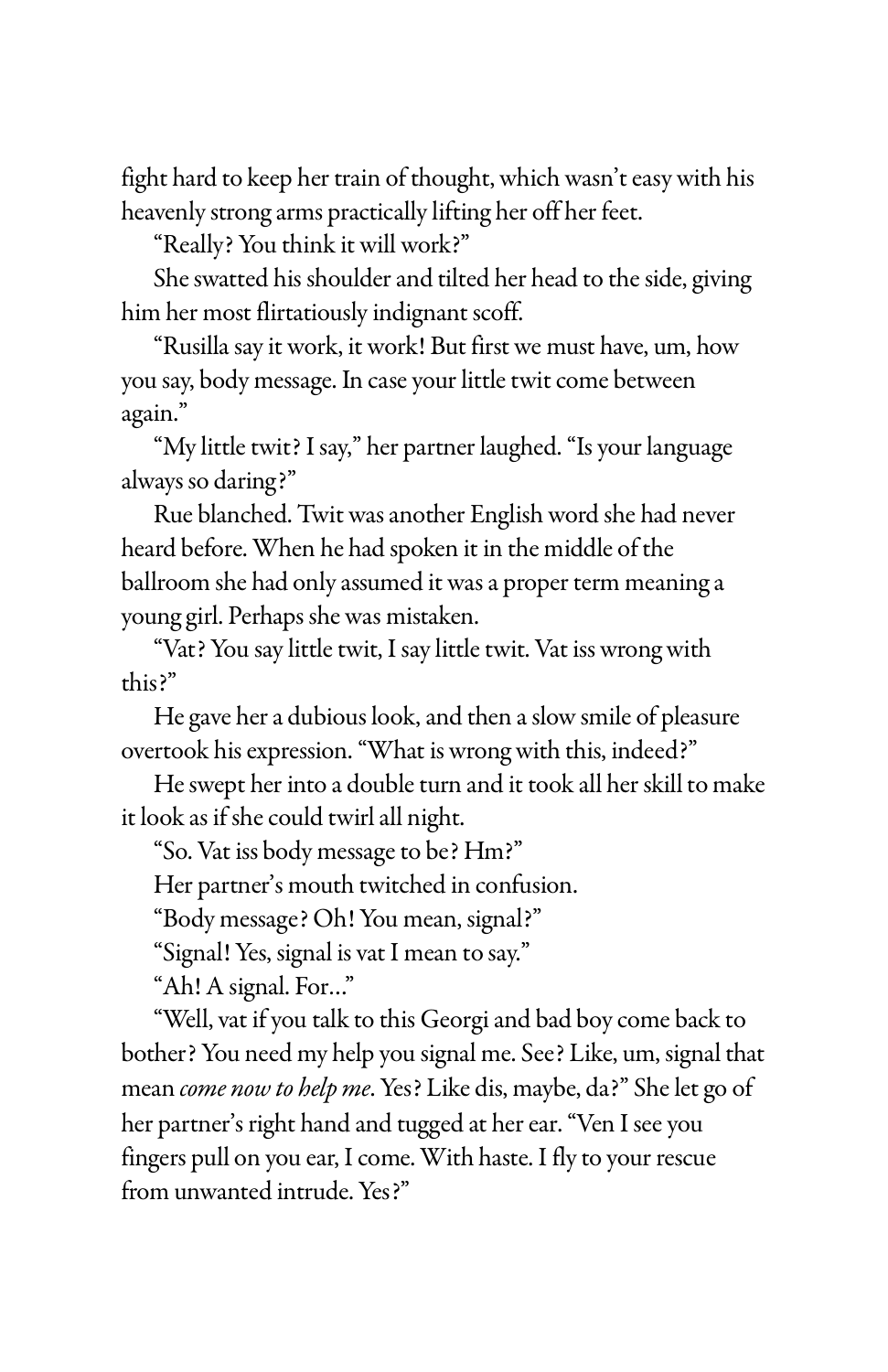"Ah. Yes. That could come in handy."

"Yes! Use you handy to pull you ear."

She wasn't certain why the young man laughed so heartily at her comment, but at least he seemed to understand the need for signals.

"Now," she continued, "waltz almost at end. Quick-quick, move close to your lady. See?" She leaned her body weight in the direction of the fellow's sweetheart.

Without hesitation, the young man executed a breathtaking triple turn. Rusilla felt the scintillating pull of the turn and the answering pressure from his broad hand on her back. He was so strong, yet so very graceful.

It would be a pity to let him go.

But if the plan was to work, she had to, although for a moment she contemplated what might happen if she pretended to miss the musical timing and stayed locked in his arms.

Of course, that would be unkind. She'd seen the hopeful look in his eyes when he'd understood that her plan just might work. She couldn't disappoint the fellow now that he was so close to winning his lady. That would be more than selfish. It would be downright mean-spirited.

Swallowing her own desire and preparing herself for the next moment, Rusilla drew a deep breath, lit her face with her broadest smile, and sang her command.

"Now!"

 $~\sim$ ■ $~\sim$ 

Ned Danton, the young Duke of Wellbury, watched Rusilla Charkova execute a perfect pirouette as she skated right into the arms of the fellow who had claimed the current waltz with Lady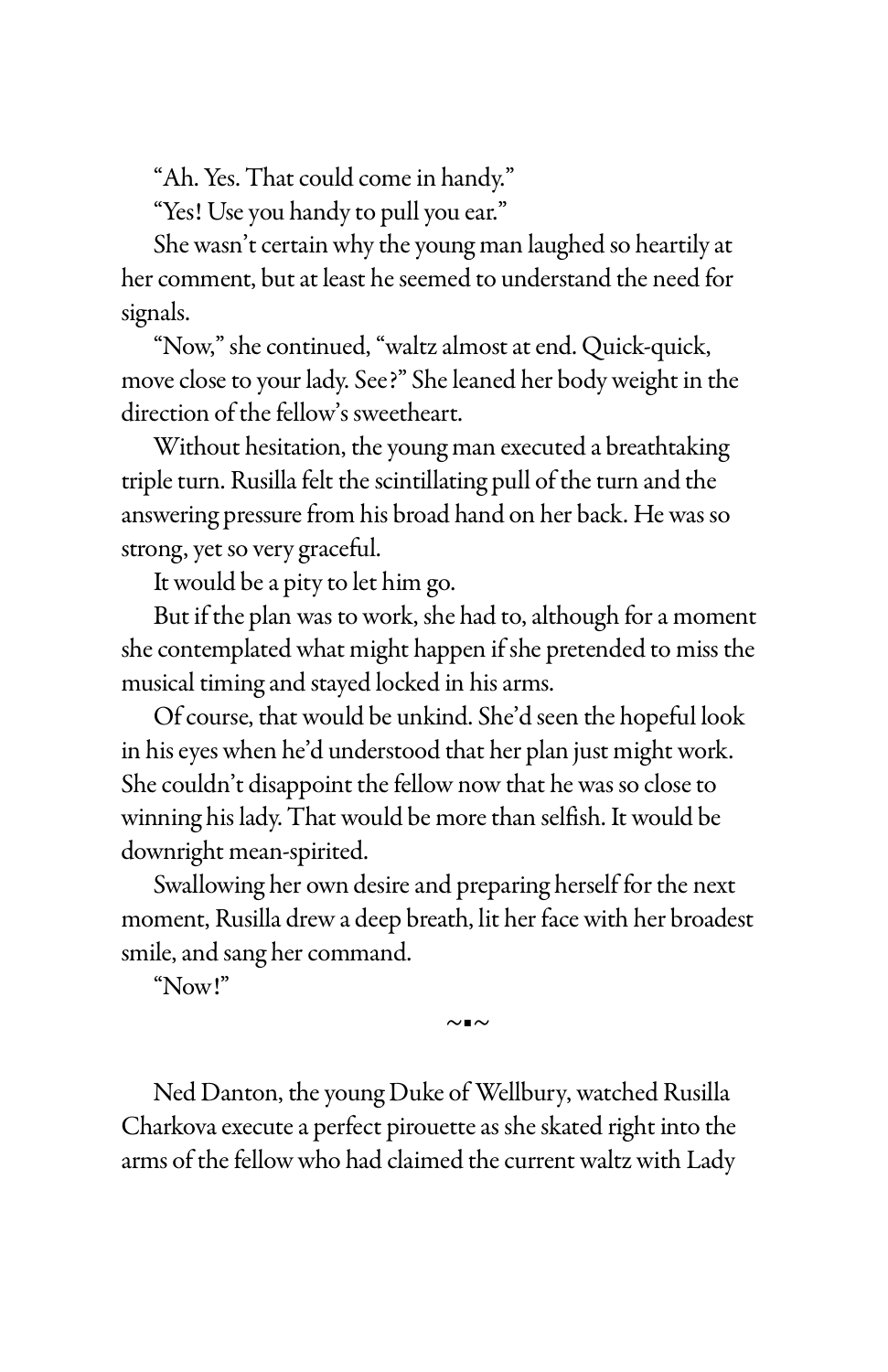Georgiana Rathmore. The delectable Georgiana covered the intrusion prettily, as he knew she would, but he swept in to catch her up as if rescuing her from some dire fate.

Surprisingly, the brazen exchange had not caused a stir. And if it had, the girl who called herself Rusilla had assured him it would be she who was found at fault and he who would come out the hero.

"Ned! Whatever are you doing?"

Georgiana was annoyed, which momentarily threatened to unnerve him. The sharp edge to her tone was a startling contrast to the Russian girl's *shooshing*, lyrical voice. Ned had been mesmerized by the exotic girl's full lips that seemed to lay each word on its own bed of silk. His paramour's lips, on the other hand, were pursed in displeasure.

But this was Georgi. *His* Georgi. Smart, sassy, Georgi. What did it matter that her voice wasn't as lilting as the Russian girl's? He'd always planned to propose marriage to his childhood friend. Some day. But Maclyn's attentions tonight had somehow thrown him off the ledge of procrastination. If it would keep her out of Devan Maclyn's way, he would ask her tonight.

"I couldn't go another minute watching you twirl away with that fellow," Ned groused.

Her answering swat landed on his shoulder in perfect time with the final note of the waltz.

"*Balderdash*. You can't possibly be jealous of the Earl of Charleton, Neddie. He's a complete rake!"

Ned watched the flush begin to fade from her cheeks as Lady Georgiana gathered her composure. It took a moment for her words to sink in, but when they did, his heart made a joyous leap in his chest. She didn't care for the cad!

Yet.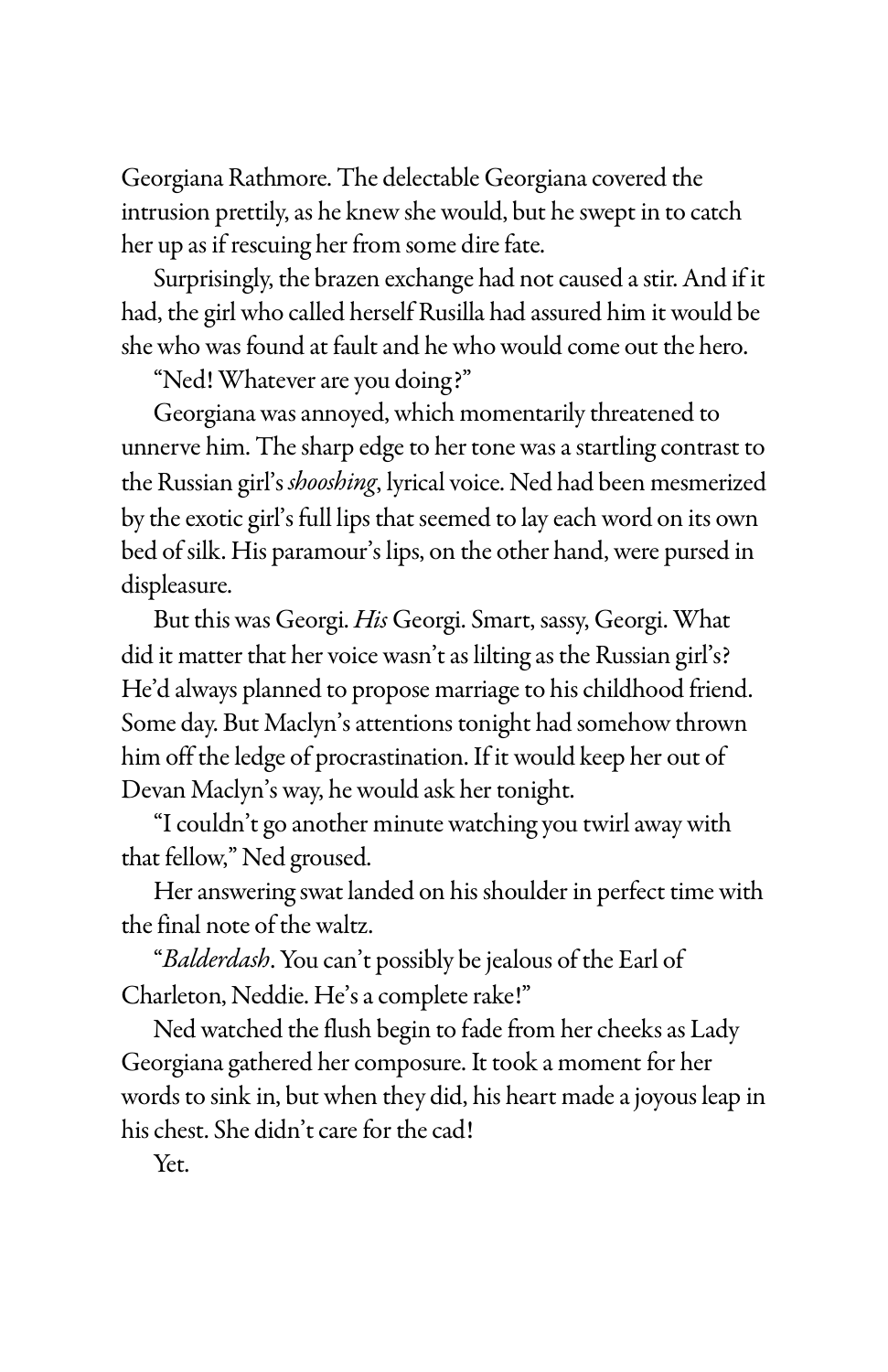But what might happen if the blackguard continued to woo her as he had tonight?

Now was the time to act. He cast his eyes about the room in search of the nearest exit.

"Let's take the air, shall we?" he asked, already guiding her toward the terrace.

"Ned, really, I do need a glass—"

Momentarily flustered, Ned considered refreshment. But if no footman magically appeared with a tray of champagne flutes he might have to leave her side, which he most assuredly was not willing to do.

Even as the thought arose, he was spared the dilemma. At that very moment, a footman passed just beyond Ned's elbow, enabling him to pluck up a flute without missing a step as he steered Georgiana toward the open terrace door.

Within seconds they had crossed to the steps and found their way down to a muted pool of light. Georgiana allowed him to turn her toward him, but her pretty pout still concerned him.

"Don't be angry with me, Georgi."

He held out the champagne like a peace offering and she accepted it almost greedily. He placed his hands on her soft upper arms, letting his thumbs glide slowly back and forth. "Do say you'll forgive me," he begged, and instantly regretted the pleading he heard in his voice.

Georgiana turned her head to the side, sending the tantalizing scent of white roses across his nose. She tilted her chin to take a sip of champagne, letting the soft tendrils of her blonde curls drift maddeningly across the back of his hand that still had not released her.

Now she looked at him from the corner of her eye. "We have plenty of time to dance, Neddie. What's the rush all of the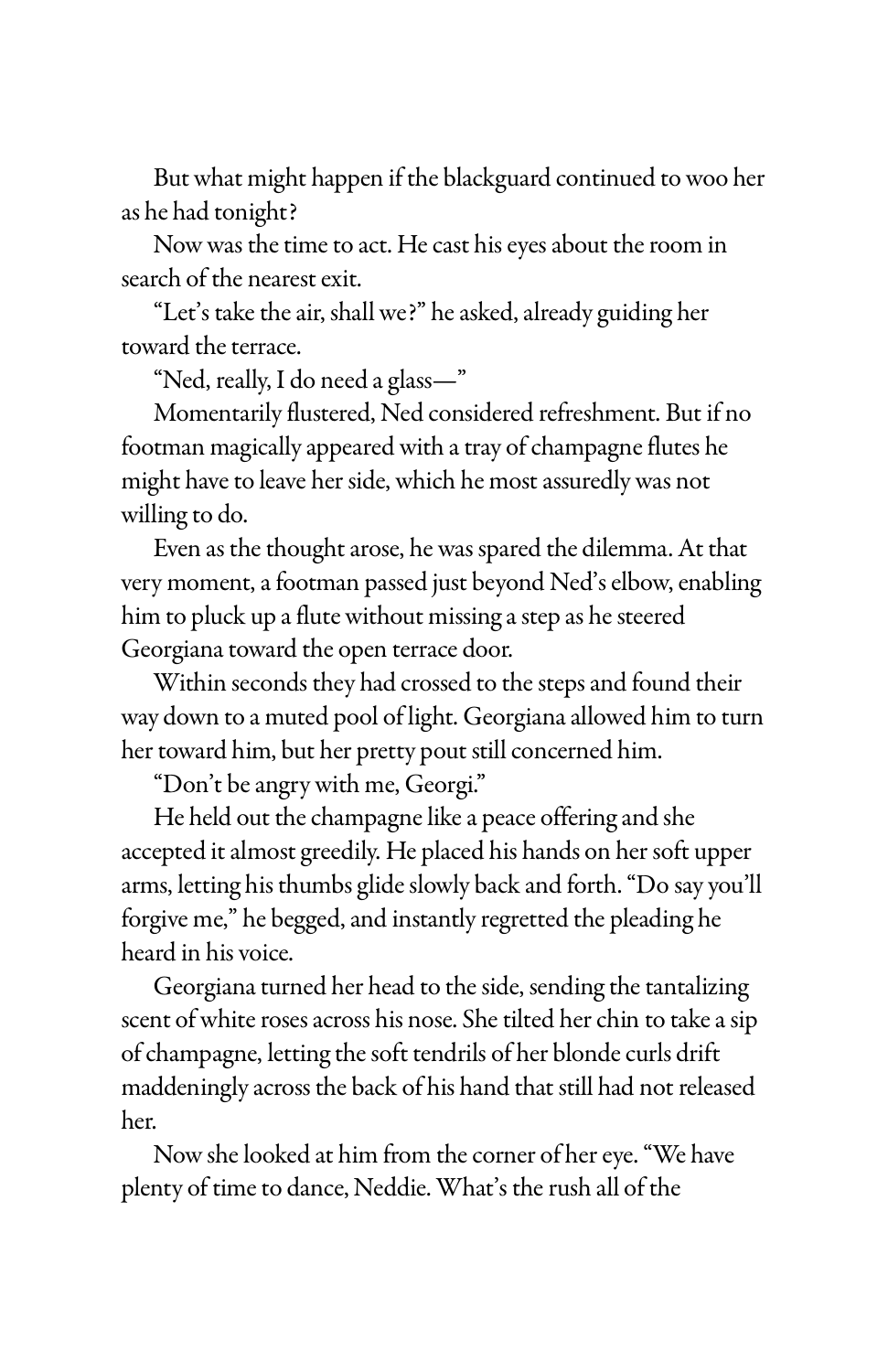sudden?"

"Rush? What rush? I've waited the whole evening."

"Well, then, let's go dance."

He'd just managed to get her away from the crowd and she wanted to scoot right back to it.

"Neddie?"

He heard the quiet stamp of her small slipper that underscored her impatience.

"Not yet," he breathed. Ned reached a hand to turn her chin toward him. As she pivoted, Ned dropped both hands to take her free hand in his. As she drew her next breath, he lowered himself to one knee.

"Dearest Georgi, we've been perfectly matched friends since our days in the nursery garden. There's no one in the world I know better than I know you. No one with whom I am more completely at home." He took a fortifying breath. "Lady Georgiana Rathmore, will you do me the immense honor of becoming my wife?"

In his daydreams he'd envisioned this moment repeatedly since early youth. Georgiana's lush lips would spread in surprise, then stretch into the glorious smile that never failed to give his heart a hitch. She would emit a small squeal of surprise, draw him up from his knees, and cry, "Yes, yes, yes!"

And then she would let him kiss her.

But as it all played out mentally for him, Ned suddenly realized she hadn't said a word.

"Georgi?"

He rose to face her, relieved that at least she'd not pulled her hand away from his.

"Georgi?"

She dropped her gaze. Then, without looking back up at him,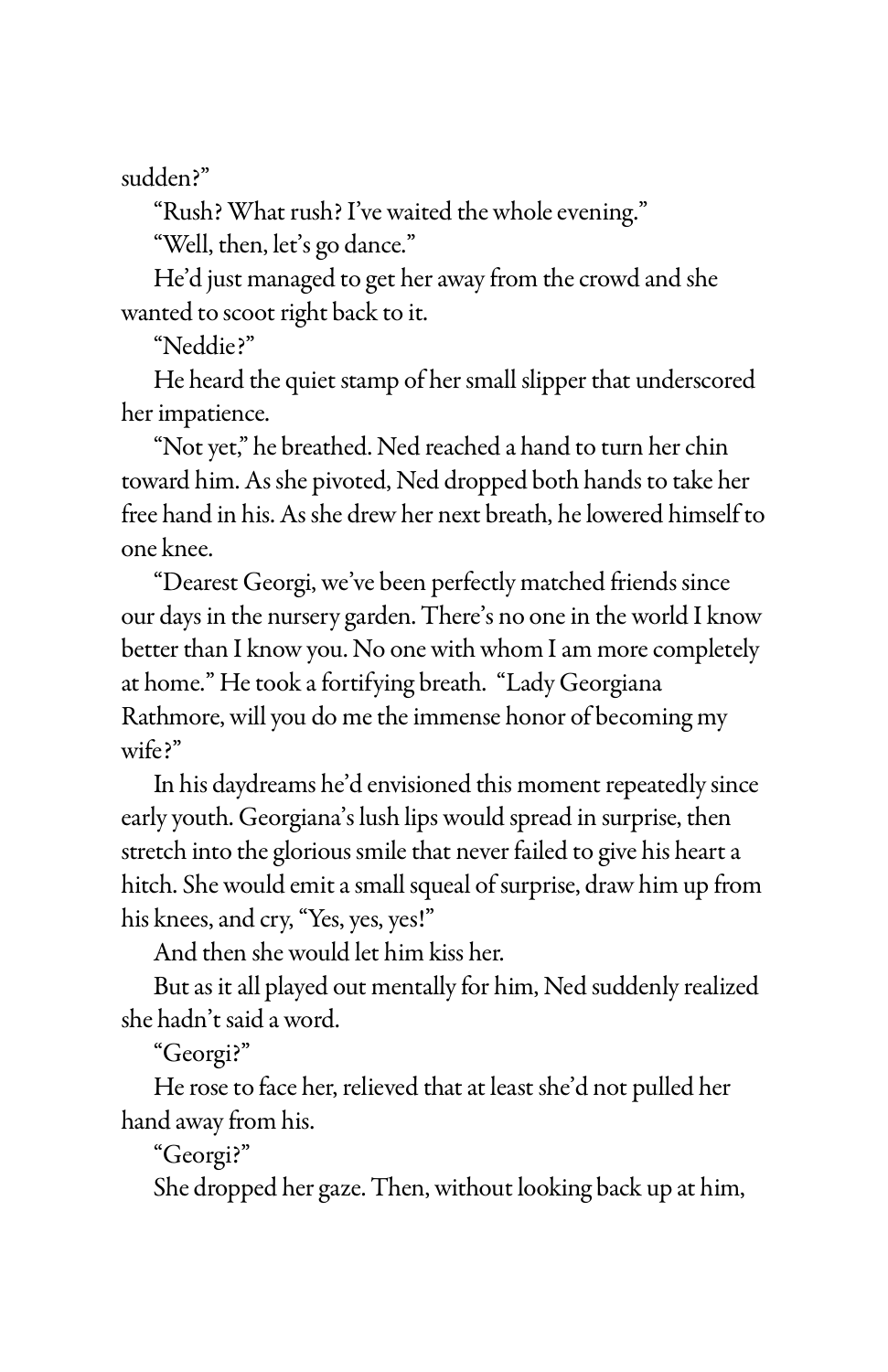she swung her head toward the upper terrace, toward the door through which they'd just exited. Before she turned back, he saw what it was that filled her eyes.

Longing.

It was longing.

Not for him, not for marriage, but longing. Longing for what? The dancing crush? Or mere escape?

Even as he wrestled with that question, Georgiana turned back to him.

"You've spoken to my father?"

Ned felt unsettled by her cool statement. "Of course, darling! That is, not directly, but when I wrote and asked if I might see him immediately upon his return, he suggested my father and I meet with him tomorrow morning early. He seemed very pleased, Georgi. He said he'd been hoping to speak with me, as well. I'm certain he knows my intention."

She ventured a polite smile.

"It's true. He does think very highly of you. So perhaps I shall marry you, Your Grace. But…"

Her final word hung in the air, brutally twisting Ned's stomach into a slow knot. Before it could rise into his throat and turn him into a stuttering schoolboy he pressed. "But what, Georgi. But what?"

She sighed. "But only if we wait until after."

What was she saying? "After what—?"

"Don't press me, Neddie. You'll know tomorrow morning." Now she gave him her look that said she knew better than he. "Just promise me you're willing to wait." She gave him a look that never failed to set his limbs to tingling. "You always give me what I want."

Of all the emotions he'd expected to feel tonight, crestfallen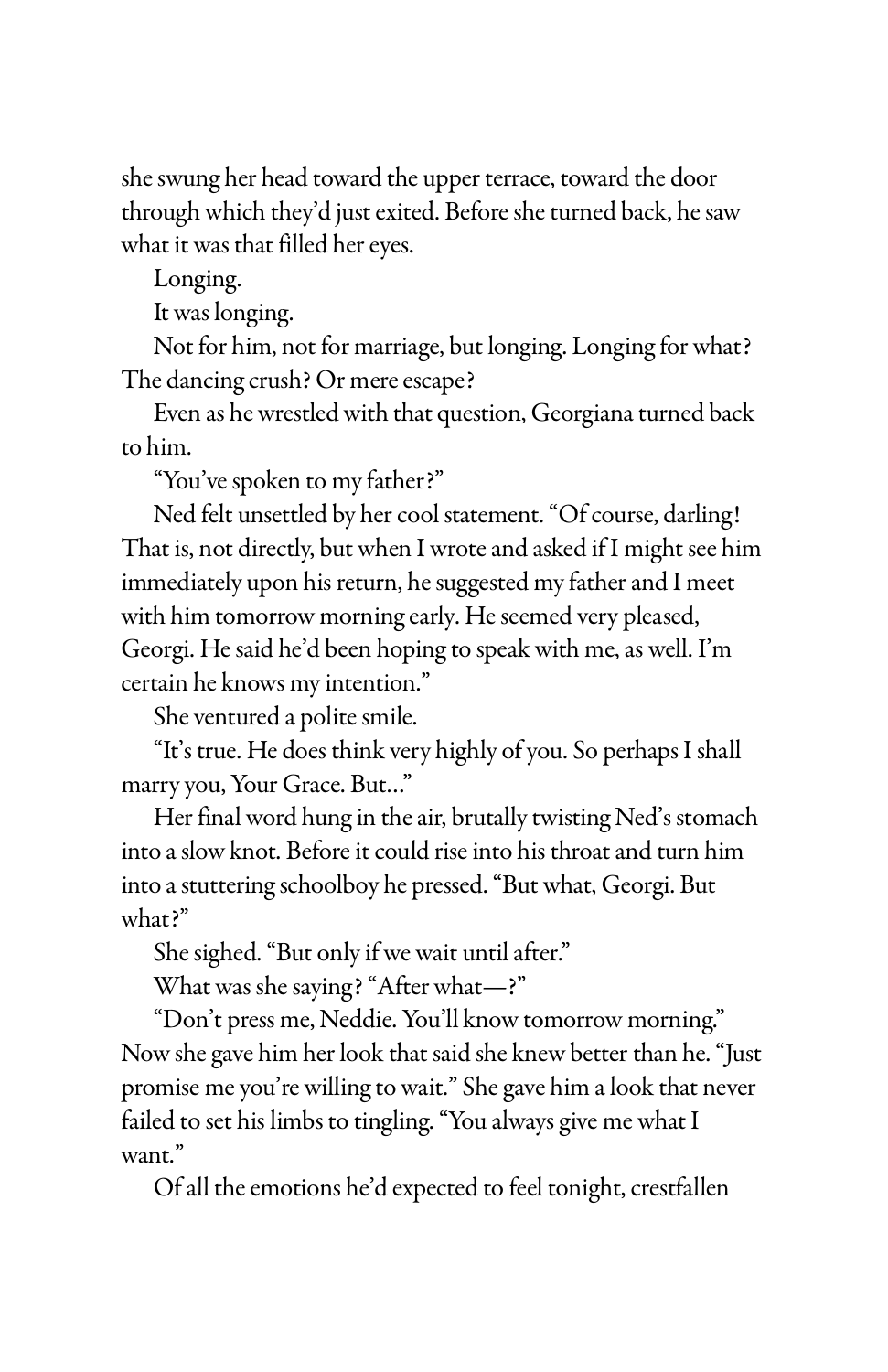was not one of them. But that's what he truly felt. Crestfallen. He'd made his bold move and thrown himself at his sweetheart's feet only to find that she was less than enthusiastic. But *perhaps* was better than *no*, and that thought did make his heart dance the tiniest bit.

"Of course, luv." Ned swallowed hard. "Not until after."

His hand came to her cheek. This was what he had wanted, wasn't it? His tidy future was all planned out, and Georgi lay at the center of it. She was for the most part sensible, highly respected, calm in a crisis, frugal, a perfect hostess. A perfect duchess. And her foresight was uncanny. What a pair they would make! Ned let his eyes slip away from hers and settle on her rosy lips. When they twitched slightly, Georgiana caught her bottom lip between her teeth. She could have done nothing more alluring.

"Georgi," he whispered, and lowered his head to taste this night's treasure.

But just as he came close enough to detect the subtle hint of champagne on her sweet breath, a musical laugh cut the air. It came from just beyond the foliage that sheltered them, distracting Ned and spoiling the moment.

Their privacy had not been invaded, but the moment had been broken, nevertheless. Ned listened for the couple to move slightly away before glancing in their direction without claiming his kiss.

He recognized the lavishly ornamented hair of the Russian girl disappearing into the garden. She kept turning her head to look adoringly into the eyes of her escort.

Ned froze. Those adoring looks were being showered upon the black-haired mongrel who had been monopolizing Georgi all evening. He was the most notorious rakehell in the district. Had ruined more maids than half the army of France. And his head was